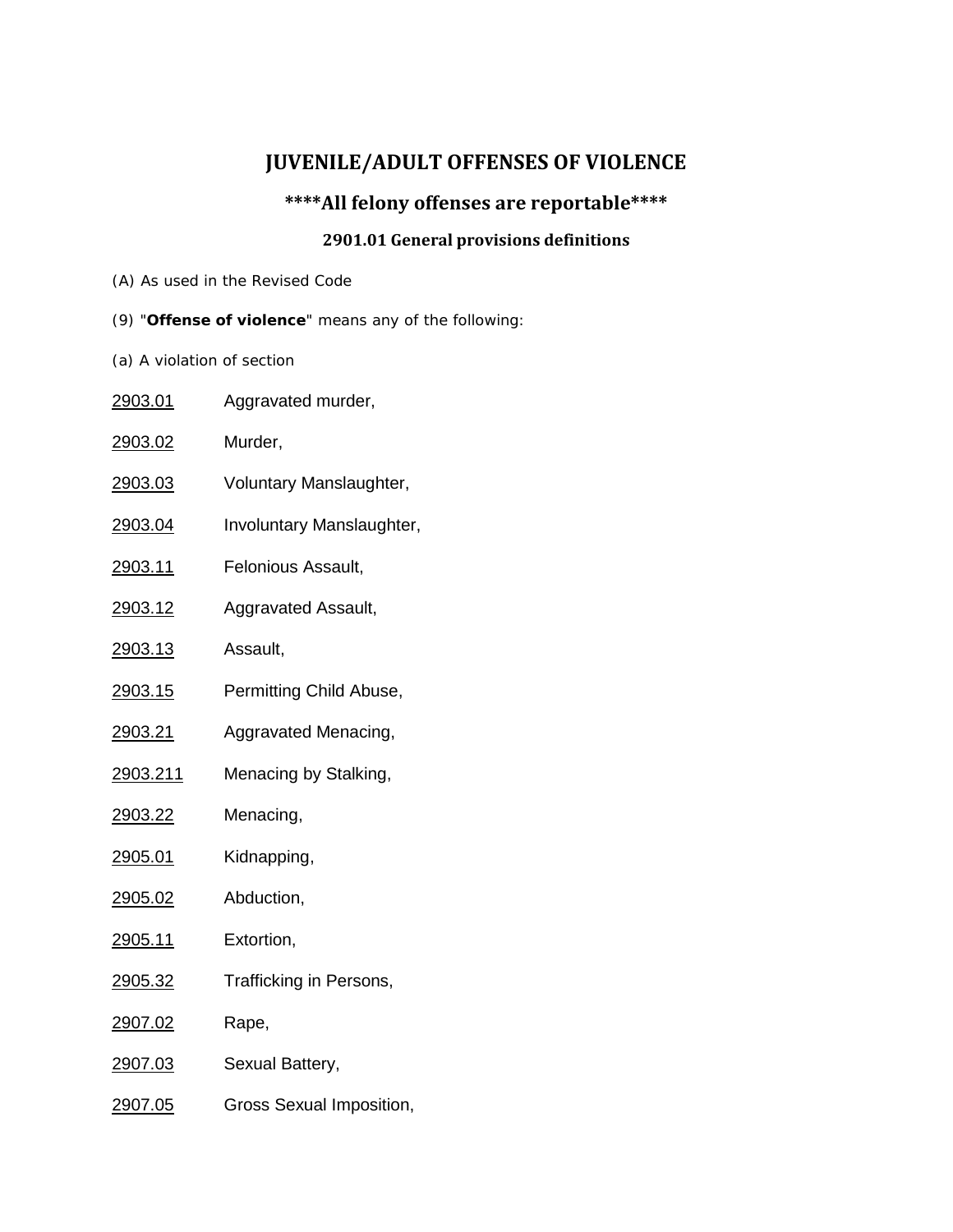| <u>2907.12</u> | Felonious Sexual Penetration [former section of the Revised Code] |
|----------------|-------------------------------------------------------------------|
| 2909.02        | Aggravated Arson,                                                 |
| 2909.03        | Arson,                                                            |
| 2909.24        | Terrorism,                                                        |
| 2911.01        | Aggravated Robbery,                                               |
| 2911.02        | Robbery,                                                          |
| <u>2911.11</u> | Aggravated Burglary,                                              |
| 2917.01        | Inciting to Violence,                                             |
| 2917.02        | Aggravated Riot,                                                  |
| 2917.03        | Riot,                                                             |
| <u>2917.31</u> | Inducing Panic,                                                   |
| 2919.25        | Domestic Violence,                                                |
| 2921.03        | Intimidation,                                                     |
| 2921.04        | Intimidation of attorney, victim or witness,                      |
| 2921.34        | Escape, or                                                        |
| <u>2923.12</u> | <b>Carrying Concealed Weapon</b>                                  |
| 2923.161       | Improperly Discharging Firearm, or of section                     |
| <u>2911.12</u> | Burglary [division $(A)(1)$ , $(2)$ , or $(3)$ ], or of section   |
| <u>2919.22</u> | Endangering Children [division (B)(1), (2), (3), or (4)] or ;     |

(b) A violation of an existing or former municipal ordinance or law of this or any other state or the United States, substantially equivalent to any section, division, or offense listed in division (A)(9)(a) of this section;

(c) An offense, other than a traffic offense, under an existing or former municipal ordinance or law of this or any other state or the United States, committed purposely or knowingly, and involving physical harm to persons or a risk of serious physical harm to persons;

(d) A conspiracy or attempt to commit, or complicity in committing, any offense under division  $(A)(9)(a)$ ,  $(b)$ , or  $(c)$  of this section.